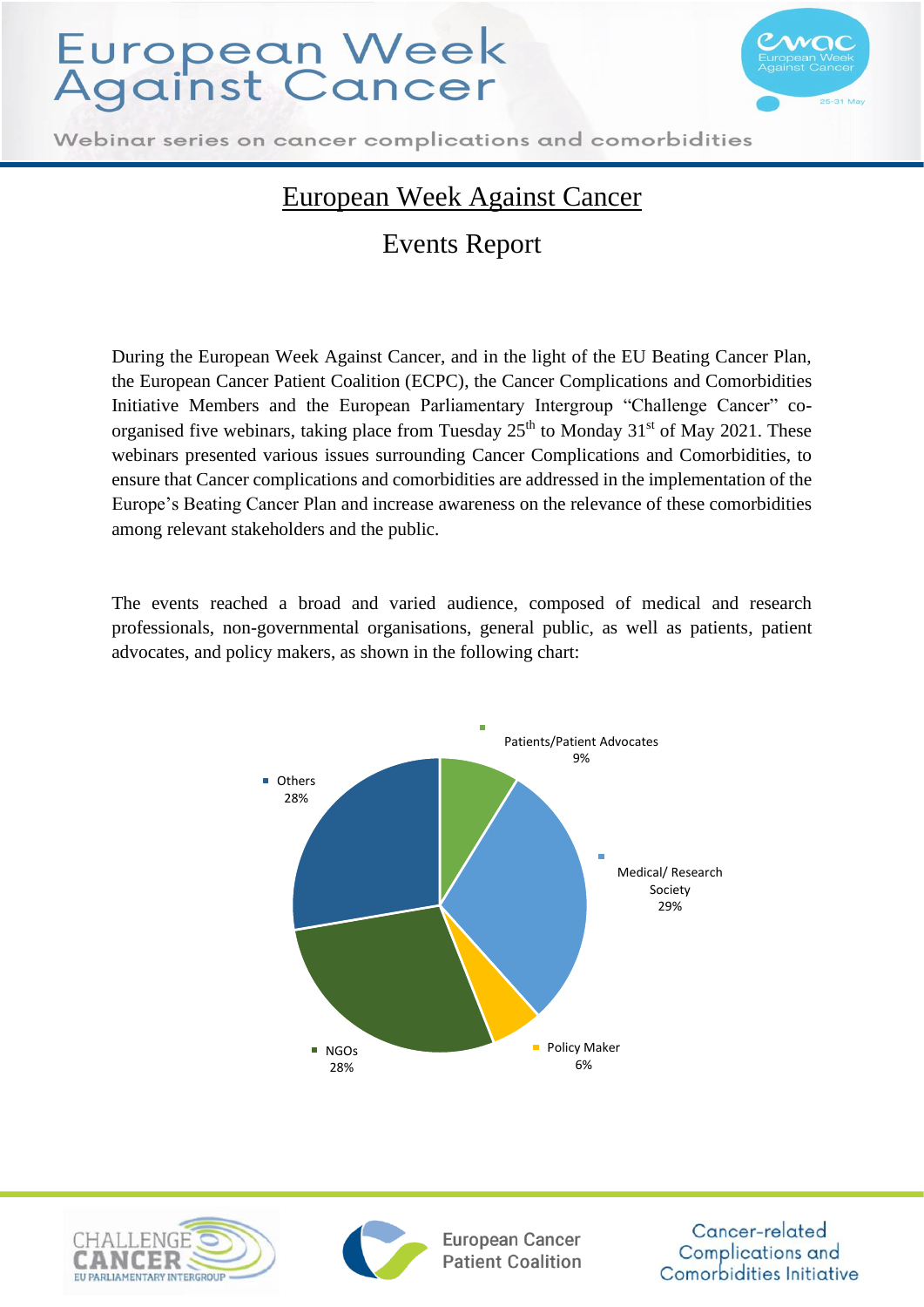

Webinar series on cancer complications and comorbidities

### **1) 25th of May 2021**

On the 25th May took place the first webinar titled "*White Paper Launch: Tackling cancerrelated complications and comorbidities",* which treated about subject surrounding the impact on cancer-related complications and comorbidities on patient treatment, treatment efficacy, survivorship, and quality of life.

**Ken Mastris,** President of the European Cancer Patient Coalition [\(ECPC\)](https://ecpc.org/), moderated this session alongside **Antonella Cardone**, director of the European Cancer Patient Coalition [\(ECPC\)](https://ecpc.org/).



**Antonella Cardone**, director of the European Cancer Patient Coalition [\(ECPC\)](https://ecpc.org/), also presented the White Paper titled *"The impact of cancer-related comorbidities on patient treatment, treatment efficacy, survivorship, and quality of life"* with key messages to remember:



- The number of cancer patient reporting at least one comorbid condition is incredibly high, up to 90% compared to people without a history of cancer. Therefore, this issue cannot be neglected.
- Cancer-related complications and comorbidities need to be made a central part of all cancer care policies and need to be included in the Europe's Beating Cancer Plan as an important pillar.

**Cristian Buşoi,** Member of the European Parliament and Chair of the Challenge Cancer Intergroup, talked about *Cancer complications and Comorbidities from policy-makers' perspective.* MEP Buşoi's important messages were:

- Cancer is indeed a very strong policy priority in the European Union, with the EU Beating Cancer Plan.
- The time is very appropriate, and the political wheel is here. We need to remain strong and firm and use this momentum to improve the situation of the cancer patients in Europe, and to invest in our fight against cancer.







**European Cancer Patient Coalition**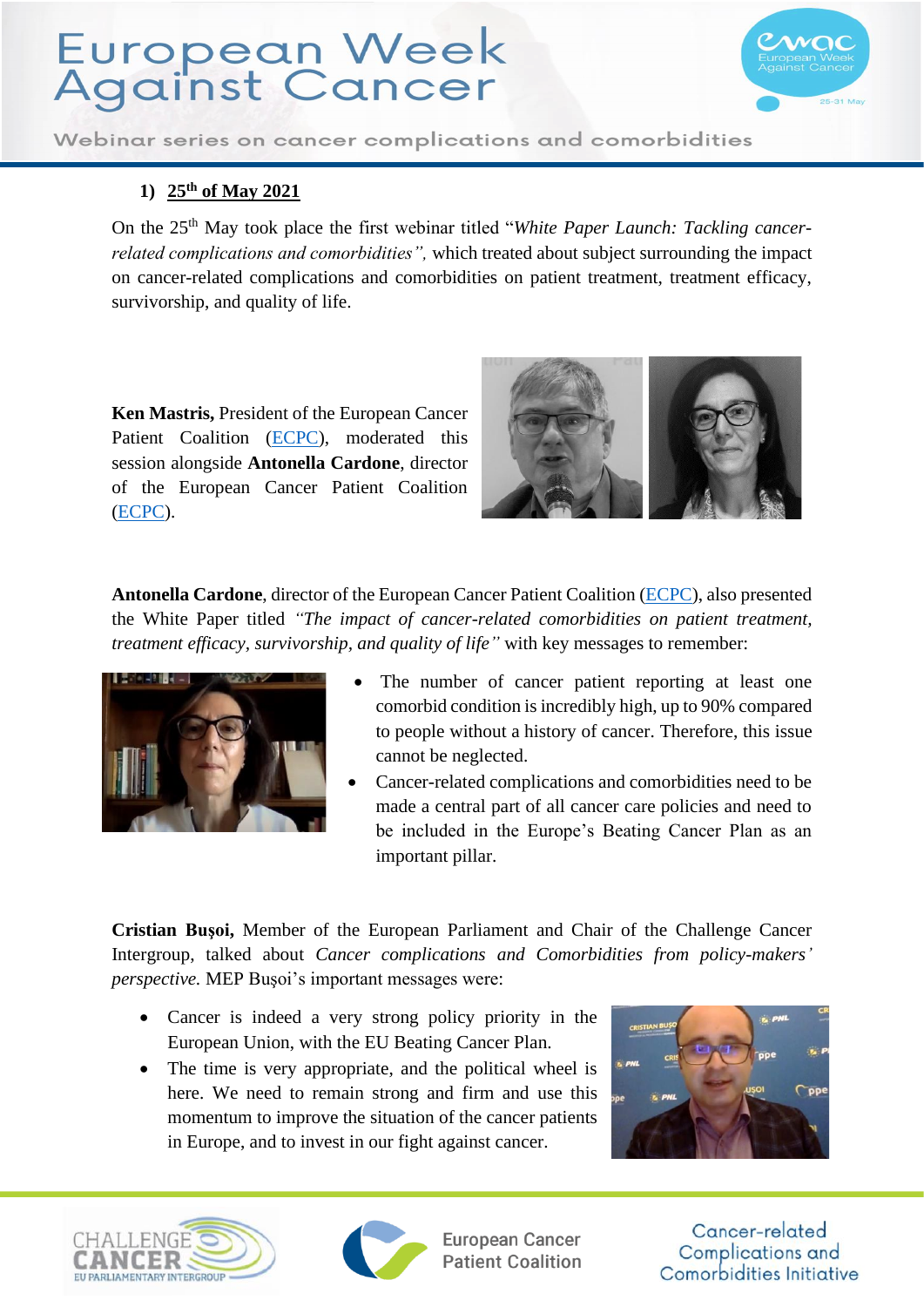

Webinar series on cancer complications and comorbidities

**Hans Wildiers**, President of the International Society of Geriatric Oncology [\(SIOG\)](http://siog.org/) and Chairman of European Organization for Research and Treatment of Cancer [\(EORTC\)](https://www.eortc.org/), talked about *Treatment decisions in older cancer patients with comorbidities*:



- Older patients are systematically excluded from trials, leading to a huge under-representation of patients 65+ years old.
- There is a need to include geriatric assessments in decisionmaking, as it detects a lot of problems which oncologists are not aware of, thus impacting treatment as well.

**Christophe Bardin**, Vice-president of the European Society of Oncology Pharmacy [\(ESOP\)](https://esop.li/), talked *about Reducing iatrogenic risk in cancer patients with comorbidities*:

- High polypharmacy due to comorbidities and age lead to drug interactions.
- We must highlight the complexity for oncologists to be expert in all drugs for all comorbidities. Hence, hospital pharmacists specialised in oncology may reduce iatrogenic risks.



**Patrice Forget.** Vice Chair of the Advocacy committee and member of The European Pain Federation [\(EFIC\)](https://europeanpainfederation.eu/), talked about *Pain and impact on cancer patients' and survivors' quality of life*:



- We must take action, not only for high quality cancer treatment but also pain care.
- Best practices and research using pain as a quality indicator should be promoted, and standard for education and training on cancer pain are needed.





**European Cancer Patient Coalition**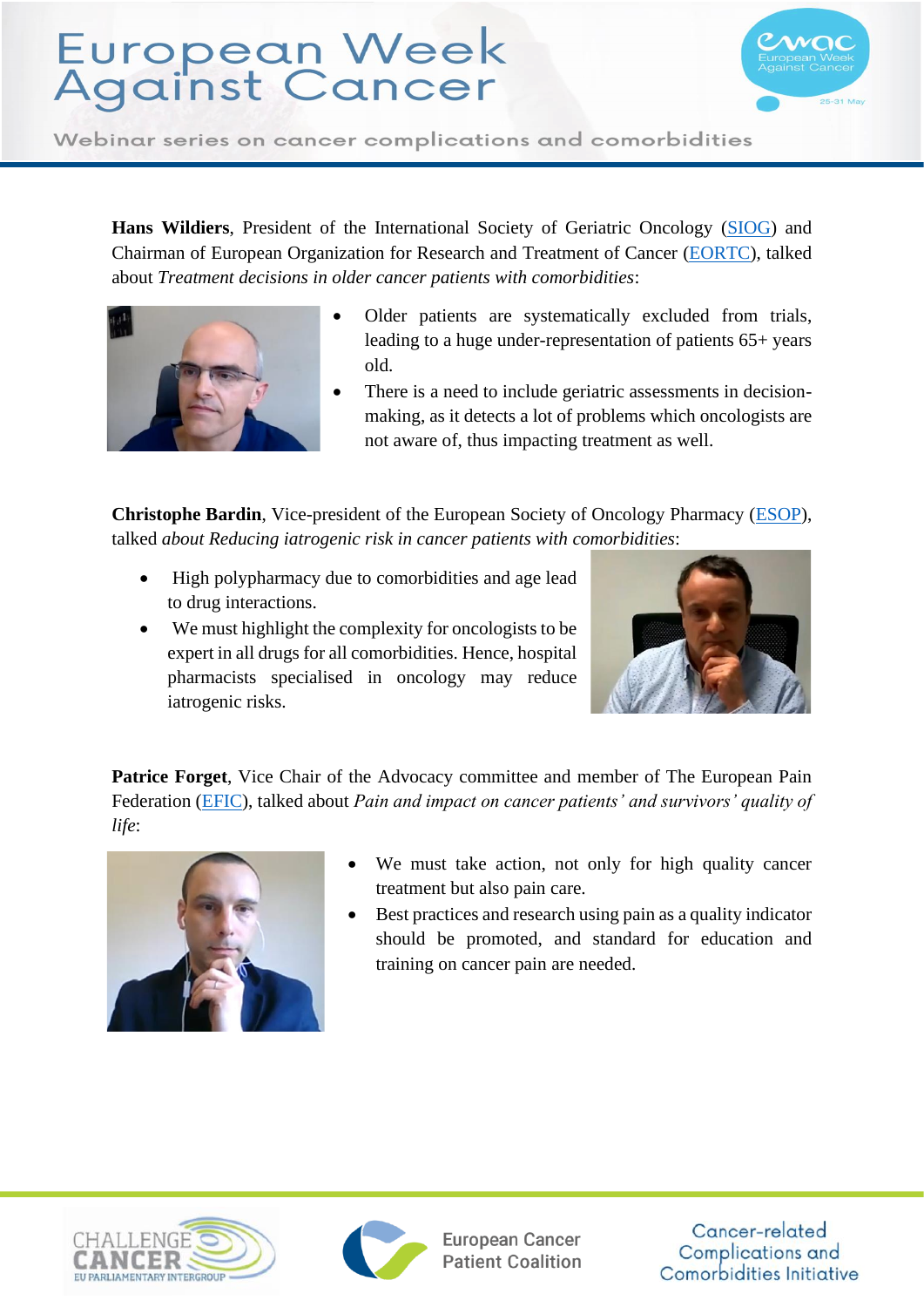

Webinar series on cancer complications and comorbidities

The audience of this first webinar was mainly composed of medical and research professionals, general public and non -governmental organisations, followed by policy makers, patients and patient -advocates.







European Cancer **Patient Coalition**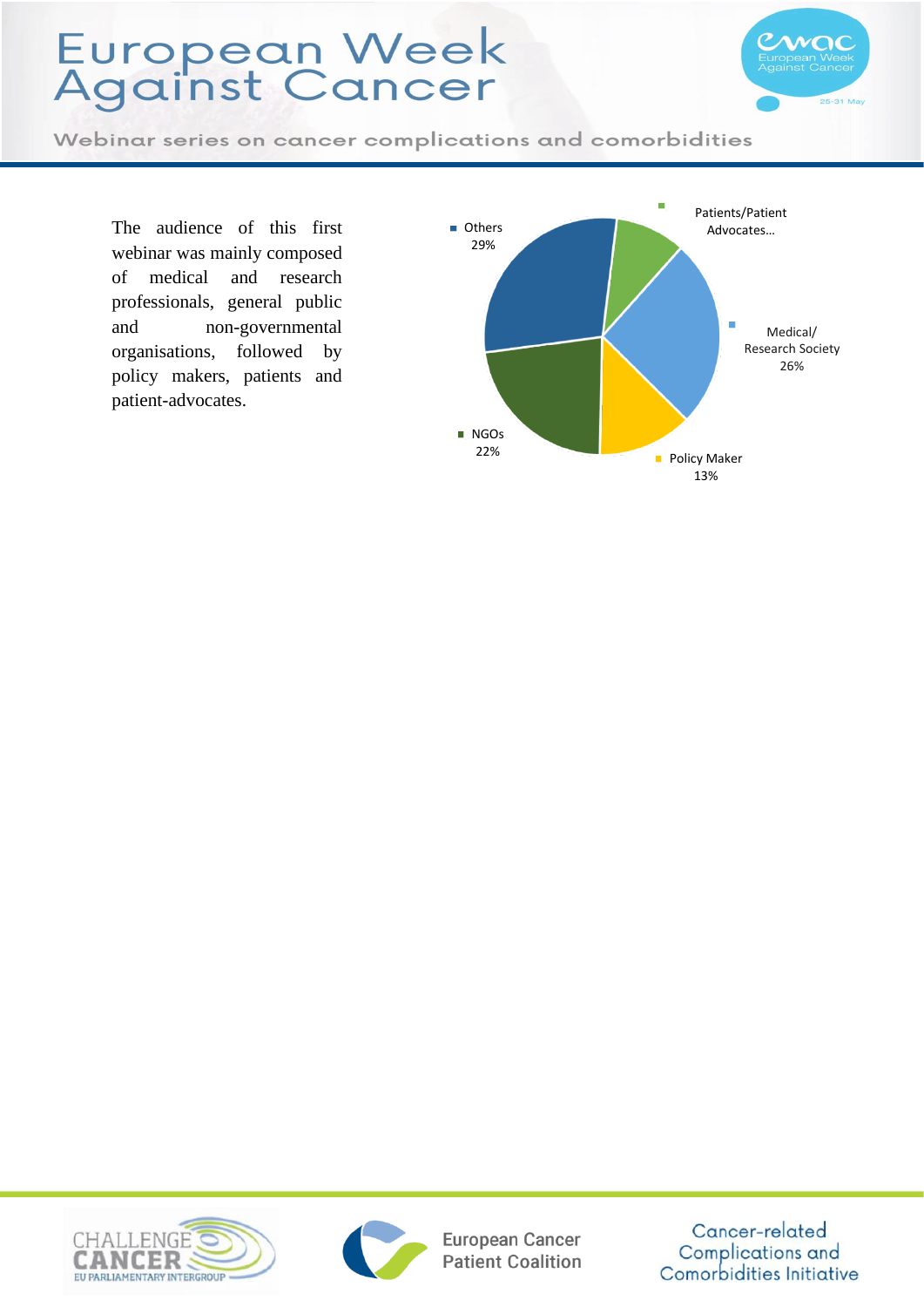

Webinar series on cancer complications and comorbidities

#### **2) 26th of May 2021**

On the 26th of May, took place the second event titled "*Overcoming the burden of cancers caused by viral infections*", which touched upon the prevention of cancer-causing virus infections, with a major focus on HPV and Hepatitis.

**Peter Baker**, member of the European Cancer Organisation [\(E.C.O.\),](https://www.europeancancer.org/topic-networks/1:hpv-action.html) moderated this second webinar.



**Daniel Kelly**, Co-Chair of the European Cancer Organisation's HPV Action Network [\(E.C.O.](https://www.europeancancer.org/topic-networks/1:hpv-action.html)), presented about *Viral Protection and Achieving the Possible on HPV cancer elimination*. His key messages were:



- All HPV-related disease is preventable through vaccination and screening. However, HPV vaccine misinformation is a critically important issue. We need a sustained multidimensional response to improve and maintain confidence in HPV and other vaccines.
- Australia expects to eliminate cervical cancer by 2035. Europe can match and exceed the goal by a commitment to eliminate all cancers caused by HPV. And key to this goal is genderneutral vaccination.

**Robert O'Connor**, Director of Research at [the Irish Cancer Society,](https://www.cancer.ie/) talked about *Achieving* 

*HPV cancer elimination in-country, with Ireland as a case study*. His key messages were:

- Success in HPV elimination is about Communication: Getting communication right, getting people engaged and getting people to understand.
- There is need for continued investment in Communications, Alliances and Advocacy.







European Cancer **Patient Coalition**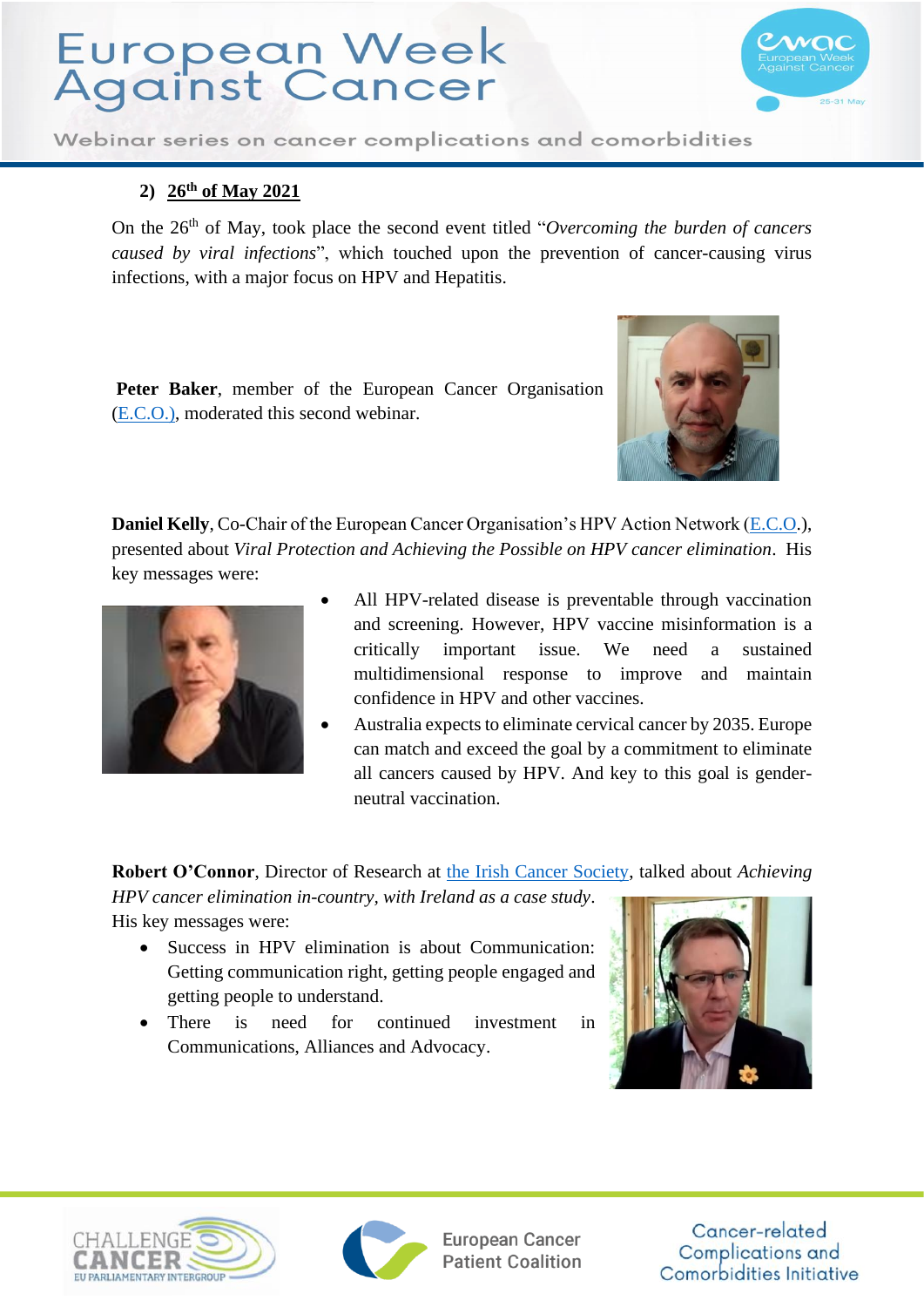

Webinar series on cancer complications and comorbidities

**Maria Buti,** European Association for the Study of the Liver **(**[EASL\)](https://easl.eu/)'s EU Affaire Councillor and Viral Hepatitis Expert, talked about *Preventing Cancer by tackling hepatitis*:



- Majority of infected people are not diagnosed and thus majority of people are not treated either. Despite the WHO elimination program, we still have new infections, and we will not achieve the goal of elimination.
- It is important to start the conversation on Hepatitis, liver cancer screening and prevention.

**Radan Kanev**, Member of the European Parliament and member of the Environment, Public Health and Food Safety [\(ENVI\)](https://www.europarl.europa.eu/committees/en/envi/home/highlights) committee, talked about *Hepatitis Elimination*:

- We need better monitoring of communicable diseases across the European Union, and how they are linked to chronic diseases, like cancer. If we manage to eliminate viral hepatitis, we will reduce the cancer burden by 2/3.
- We must use every opportunity to raise awareness and encourage people to take precautions.



**Jacqueline Daly,** Secretary of the board of the European Cancer Patient Coalition [\(ECPC\)](https://ecpc.org/), Director of Services East Galway & Midlands [\(EGM\)](https://www.egmcancersupport.com/) cancer support, European Cancer Organisation HPV action network steering committee, the Gender inequality work stream, Let's talk prostate cancer, Board member of Irish society of sexual Medicine, talked about *HPV Cancer Elimination from a patient's perspective.* Jacqueline presented the touching story of *Laura Brennan*, an HPV patient who actively advocated for HPV Vaccinations. A letter



addressed to Jacqueline from Laura's mother was read as a testimony of her fight against HPV:

• "Laura was the reality of an unvaccinated child. And parents can now protect their sons and daughters from a similar fate. Laura's power came from the fact that she was just an ordinary young girl facing death from a preventable illness, and that made her very hard to ignore. Her story is supporting parents to make the choice to protect the future of the next generation from HPV-related cancers.





**European Cancer Patient Coalition**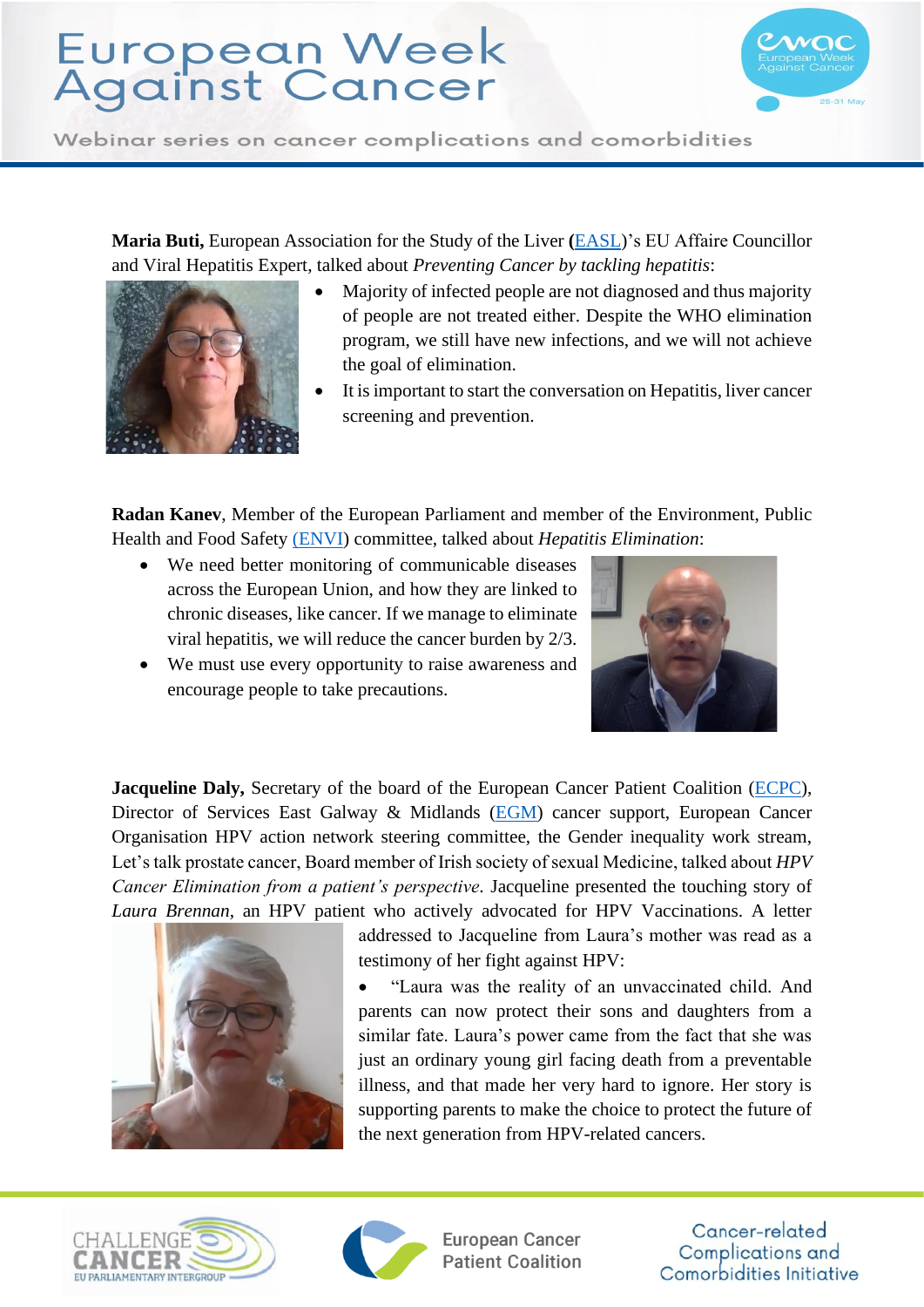

Webinar series on cancer complications and comorbidities

**Ivana Dragojevic**, former hepatitis C patient and [European Liver Patients' Association](https://elpa.eu/) cochair, co-chair of Associations Collaborating On Hepatitis To Immunize And Eliminate The Viruses In Europe [\(ACHIEVE\)](https://achievehepatitiselimination.eu/), talked about *Liver cancer patients and their challenges*:

- We need to ensure that we prevent infection caused by viral Hepatitis, be it B and C. We need to make sure that those who are infected are diagnosed and given proper care and cure. We also need to monitor them for complications, including cancer.
- Hepatitis B and C are not well understood among people. There is a need to raise awareness and include more people in that process, ranging from teenagers, beauty parlours, or general practitioners, etc.



The audience for this webinar was composed of a majority of non-governmental organisation professionals, followed by medical and research society, general public, patients and patient advocates and finally policy makers.







European Cancer **Patient Coalition**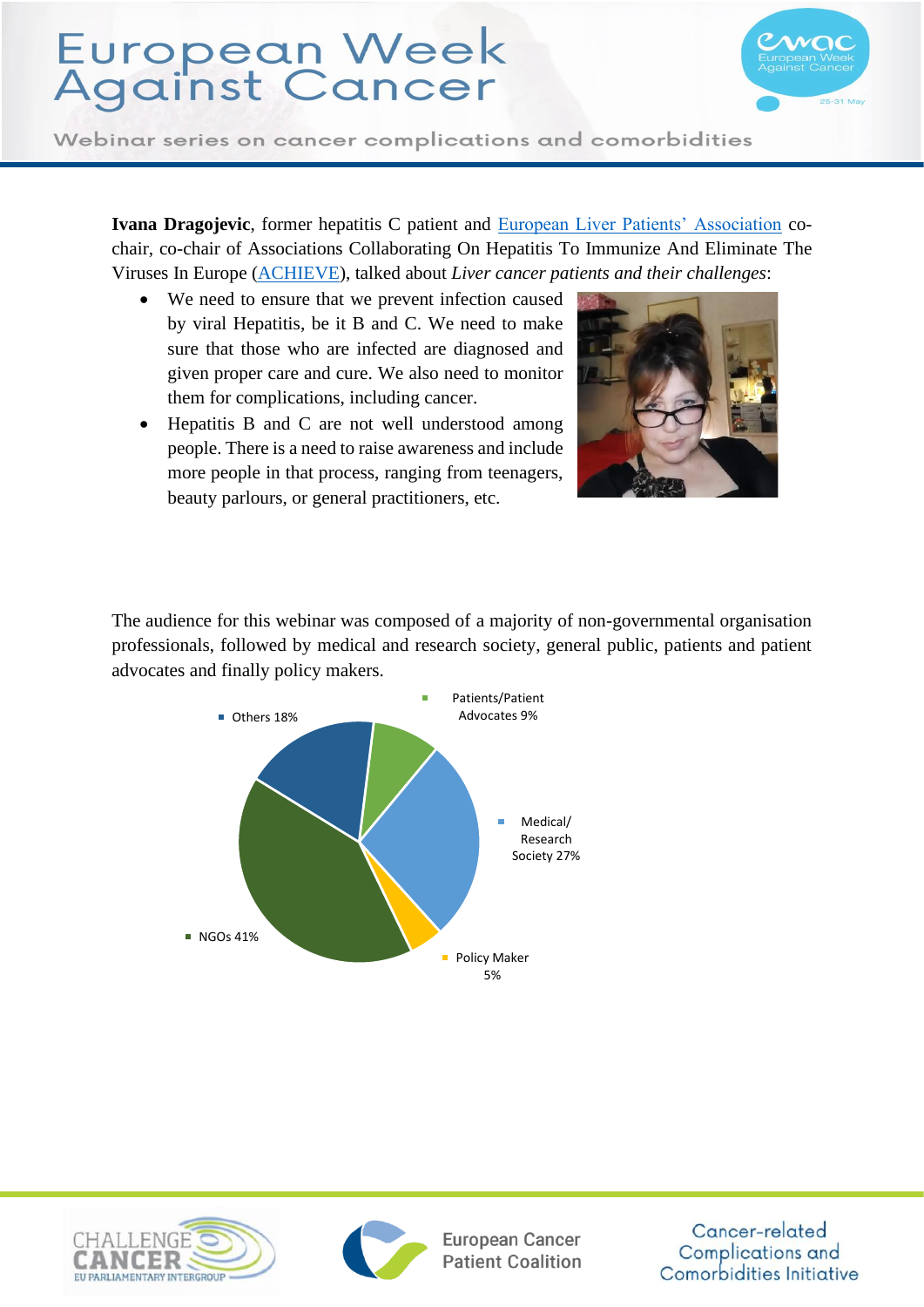

Webinar series on cancer complications and comorbidities

#### **3) 27th of May 2021**

The 27<sup>th</sup> of May took place the third event *"How to care for your nutrition as a cancer patient?"*, which revolved around Cancer, Nutrition, and Nutritional Care.

This webinar was moderated by **Niamh Rice**, European Nutrition for Health Alliance [\(ENHA\)](https://european-nutrition.org/enha/) Executive Director.



**Aldo Patriciello** Member of the European Parliament, Co-chair of the Challenge Cancer Intergroup and member of the Special Committee on Beating Cancer [\(BECA\)](https://www.europarl.europa.eu/committees/en/beca/about) of the European Parliament, talked about *Europe's Beating Cancer Plan and the implementation of sustainable strategies*:



- Awareness of negative consequences of malnutrition in cancer patients is still very low among healthcare professionals, but also among patients.
- For this reason, I welcome this opportunity to raise awareness so that the European Union too can play its part in recognizing and providing tools to encourage the nutritional care of cancer patients.

**Rocco Barazzoni** Chairman of the European Society for Clinical Nutrition and Metabolism [\(ESPEN\)](https://www.espen.org/), and Department of Medical, Surgical and Health Sciences University of Trieste, talked about *The cancer patient journey and the role of nutritional care:* 

- Cancer patients undergo a very complex nutritional journey where malnutrition is a key challenge which limits their chances to access best treatment, reduces their quality of life and eventually survival.
- Awareness on the role of nutritional support needs to be enhanced also outside of the clinical nutrition community including networking and dissemination initiatives for best knowledge, guidance, and clinical practice.







European Cancer **Patient Coalition**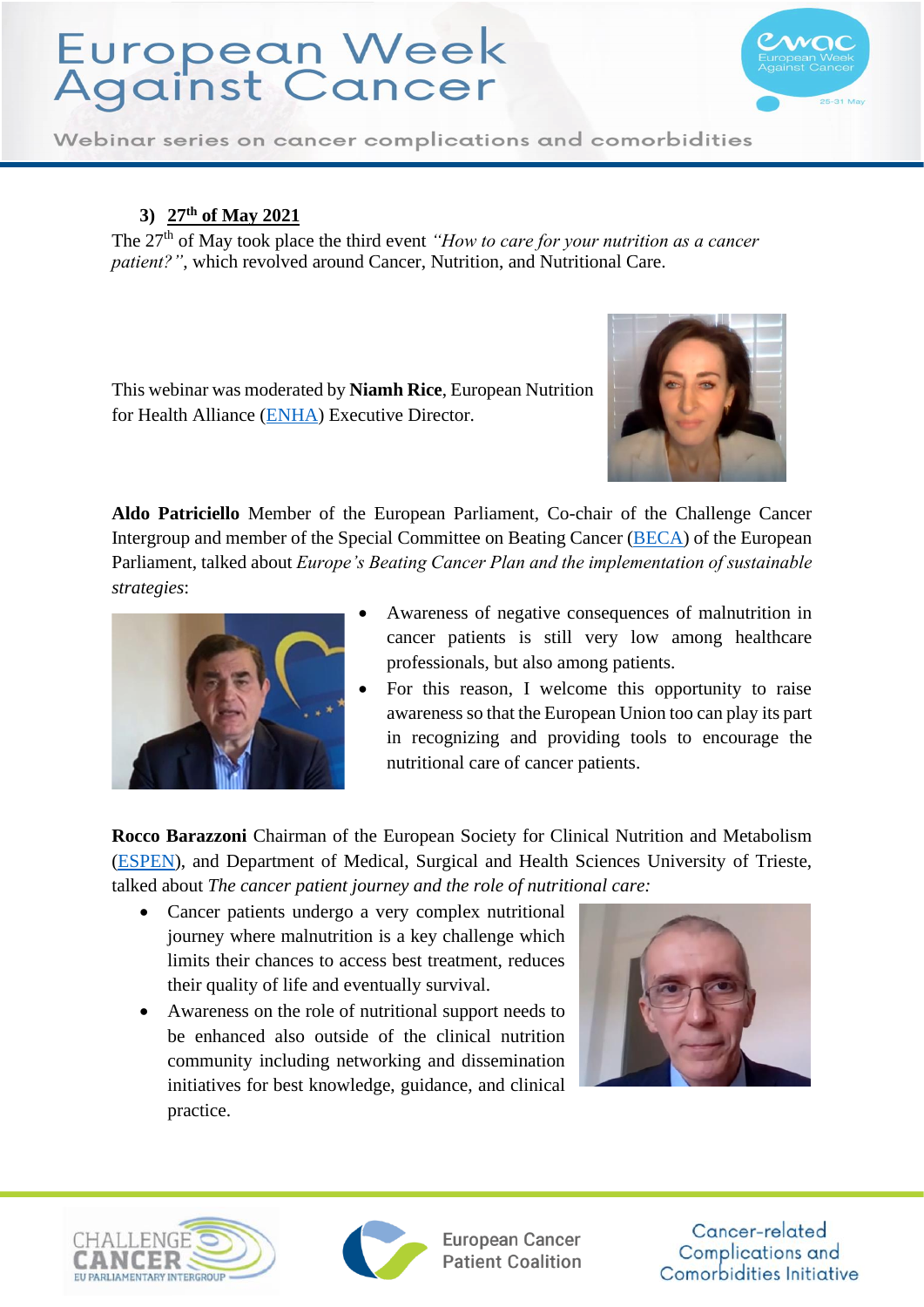

Webinar series on cancer complications and comorbidities

**Adele Hug,** dietitian, and expert of the European Federation of the Associations of Dietitians [\(EFAD\)](http://www.efad.org/en-us/home/) talked about *Primary and Secondary prevention*:



- We need to enhance the presence and abilities of a willing. well-educated, well-staffed workforce with an MDT support across the whole cancer care pathway.
- Alongside, public health policy needs to support change, enhance diet quality, and reduce inequalities.

**Sergio Sandrucci,** European Society of Surgical Oncology [\(ESSO\)](https://www.essoweb.org/) Education and Training Committee Chair Professor of Surgery Surgical Oncology Unit of San Giovanni Battista Hospital in Turin, talked about *The role of prehabilitation in surgical cancer patients*:

- Prehabilitation is quite a complex process, a mix of physical rehabilitation, nutrition, and psychological interventions. Yet, prehabilitation can improve the performing capacity of the patients.
- However, assessment and stratification of risk are necessary for decision-making, but also for panning interventions aimed at improving the functional and emotional status in anticipation of surgery.



**Maurizio Muscaritoli,** European Society for Clinical Nutrition and Metabolism **(**[ESPEN\)](https://www.espen.org/) and Full Professor of Internal Medicine at the Sapienza University of Rome, talked about *HCPs training on nutrition-nutritional support in cancer care:*



- Most cancers impact on patients' nutritional status and body composition. However, awareness about the negative impact of malnutrition and cachexia in cancer is still limited.
- Nutritional issues should be considered from the moment a cancer is diagnosed.





**European Cancer Patient Coalition**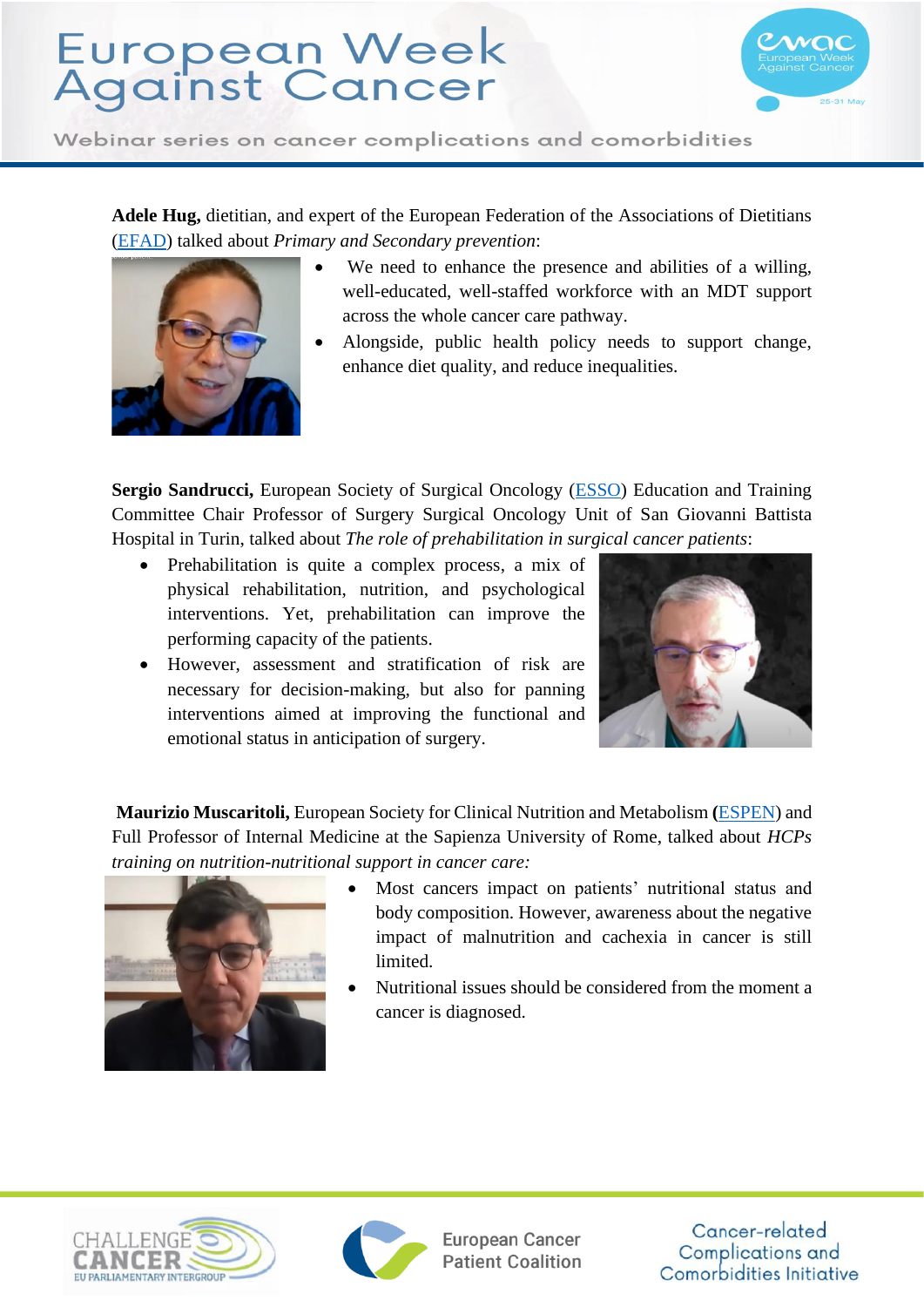

Webinar series on cancer complications and comorbidities

**Jonathan Clark,** former Mantle Cell Lymphoma Patient shared his own journey and story about cancer and nutrition:

- Cancer treatment impacts you sense of taste and changes you taste buds. Everything tastes horrible, like mud and metal, and you lose your appetite. Your body feels empty, and life starts to feel empty too.
- Food and nutrition are so much more than just nutritional information and body, it is the mind! Food is a mood lifter and is linked to emotional well-being.
- Nutrition is good for the heart, good for the body, good for the soul!



**Menia Koukougianni,** Caregiver and European Cancer Patient Coalition [\(ECPC\)](https://ecpc.org/) member based in Greece, also shared her story, this time from a caregiver's perspective:



Our audience in this webinar was composed of a majority of medical and research society, followed by non-governmental professionals, general public, policy makers, as well as patients and patient advocates.

- Most childhood cancer survivors experience excessive wight gain early in their treatment.
- Lifestyle interventions need to be initiated early, as soon as the cancer diagnosis is made, to prevent early onset of obesity and cardiovascular diseases. These interventions should be implemented and followed throughout the survivors' adulthood.
- We need improvement in educating and encouraging parents, caregivers, or young patients, to adopt healthier habits and lifestyle actions to prevent further morbidities.

Patients/Patient Advocates 3% Medical/ Research Society Policy Maker 56% 3% NGOs 25% **Others** 13%





**European Cancer Patient Coalition**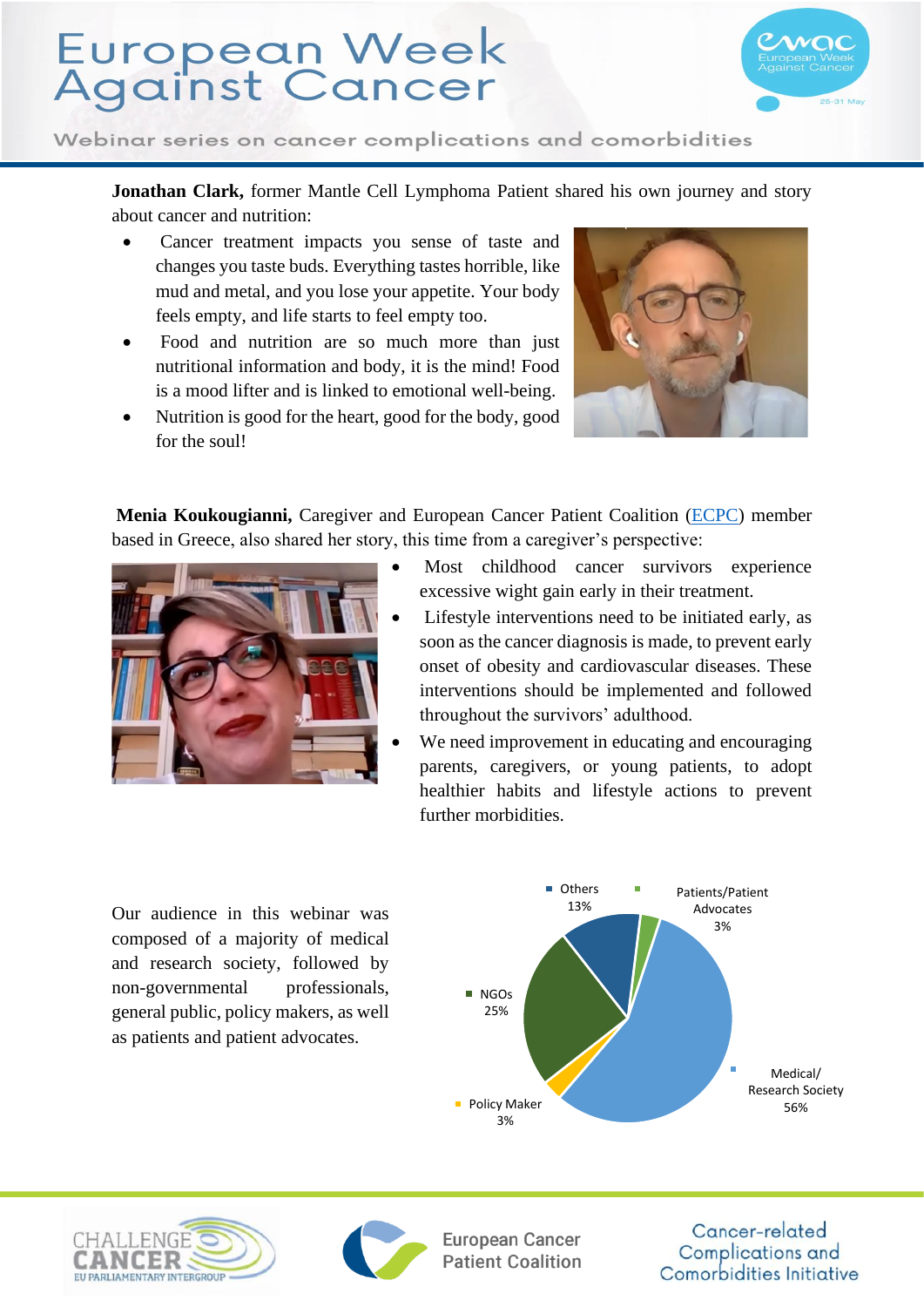

Webinar series on cancer complications and comorbidities

#### **4) 28th of May 2021**

On the 28th of May took place the fourth webinar titled: "*Associated Thrombosis (CAT)/ Venous Thromboembolism (VTE) and Cardiovascular Complications and how they affect cancer patients' survival and quality of life".* 

**Charis Girvalaki**, EU Affairs manager at the European Cancer Patient Coalition [\(ECPC\)](https://ecpc.org/) moderated this webinar.



**Riccardo Asteggiano,** European Society of Cardiology [\(ESC\)](https://www.escardio.org/The-ESC) member, Past-Chair of the Council of Cardio-Oncology, member of the Advocacy Committee, Committee for the Practice Guidelines and of the Digital Health Committee, talked *about Tip and Tricks in Cardiovascular care in cancer patients*:



- Oncologists and cardiologists should undertake together the therapeutic option for the best treatment to minimize cardiotoxicity without compromising anticancer efficacy, prevent cardiovascular sideeffects, and detect early potential cardiovascular effects.
- We need appropriate strategies to involve patients as well as enhancing the knowledge of the physicians, by adding cardio-oncology in their core curricula.

**Nicolas Gonzalez Casares,** Member of the European Parliament and member of the Special Committee on Beating Cancer [\(BECA\)](https://www.europarl.europa.eu/committees/en/beca/about) of the European Parliament, talked about *CAT/VTE and Cardiovascular Complications from policy makers perspective*:

- Cardiovascular diseases are one of the most frequent side-effects of cancer treatment. Cardiotoxicity caused by cancer therapies is still a major limitation and can significantly reduce the clinical benefits of anti-cancer therapies, as well as cancer patient survival and quality of life.
- Cancer and cardiovascular comorbidities deserve more attention, if we are to reduce the significant burden they both represent.







European Cancer **Patient Coalition**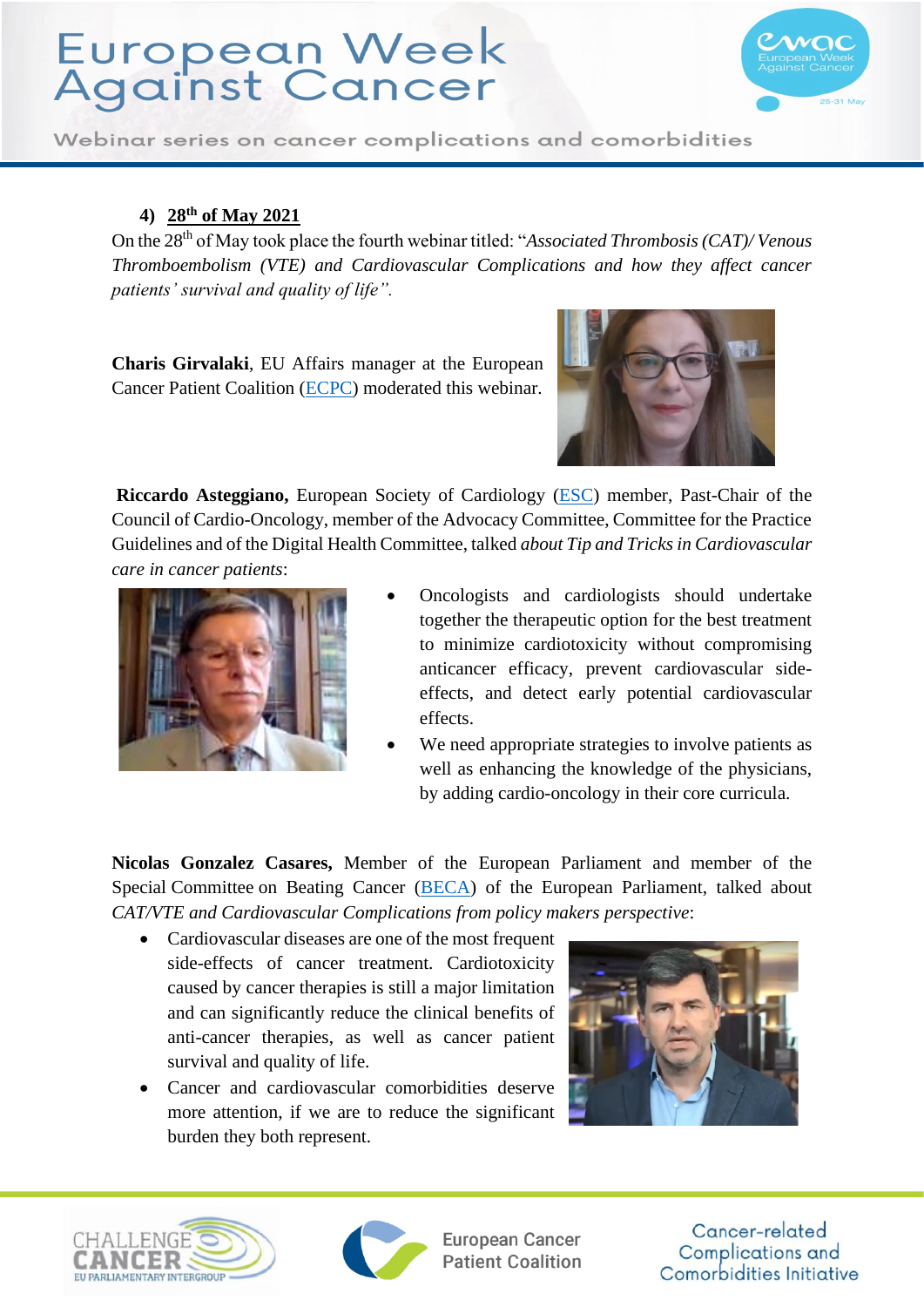

Webinar series on cancer complications and comorbidities

**Jennifer Lyn Baker, European Association for the Study of Obesity [\(EASO\)](https://easo.org/) member, talked** about *The impact of obesity in cancer progression, treatment efficacy and toxicity, and recurrence:*



- Up to 40% of patients receive limited doses, not based on body weight, which of course impact the efficacy of treatments.
- There are far too many gaps in knowledge about treating patients with obesity and cancer, that must be addressed.

**Barry Kevane,** Consultant Haematologist at [Mater Misericordiae University Hospital](https://www.mater.ie/) Dublin, talked about *Cancer-associated thrombosis: Current challenges and future perspectives*:

- Reaching a timely diagnosis and timely initiation of anti-coagulants therapy can help to avoid a potentially fatal outcome.
- It is vital that we continue to raise awareness of thrombosis risk and ensure that all patients and their healthcare providers are aware of the need to be vigilant against the signs and symptoms of VTE.



**Anna Falanga,** The European Thrombosis and Haemostasis Alliance [\(ETHA\)](https://etha.eu/) member, Director of the Department of Immunohematology and Transfusion Medicine and Director of the Hemostasis and Thrombosis Center talked about *The effectiveness and safety of thromboprophylaxis in cancer patients:*



- RAMs are under-used by clinicians and must be implemented more widely for the appropriate management of cancer-associated thrombotic complications.
- The predictive role of thrombotic biomarkers not only for VTE, but also for cancer survival is an important research challenge.





**European Cancer Patient Coalition**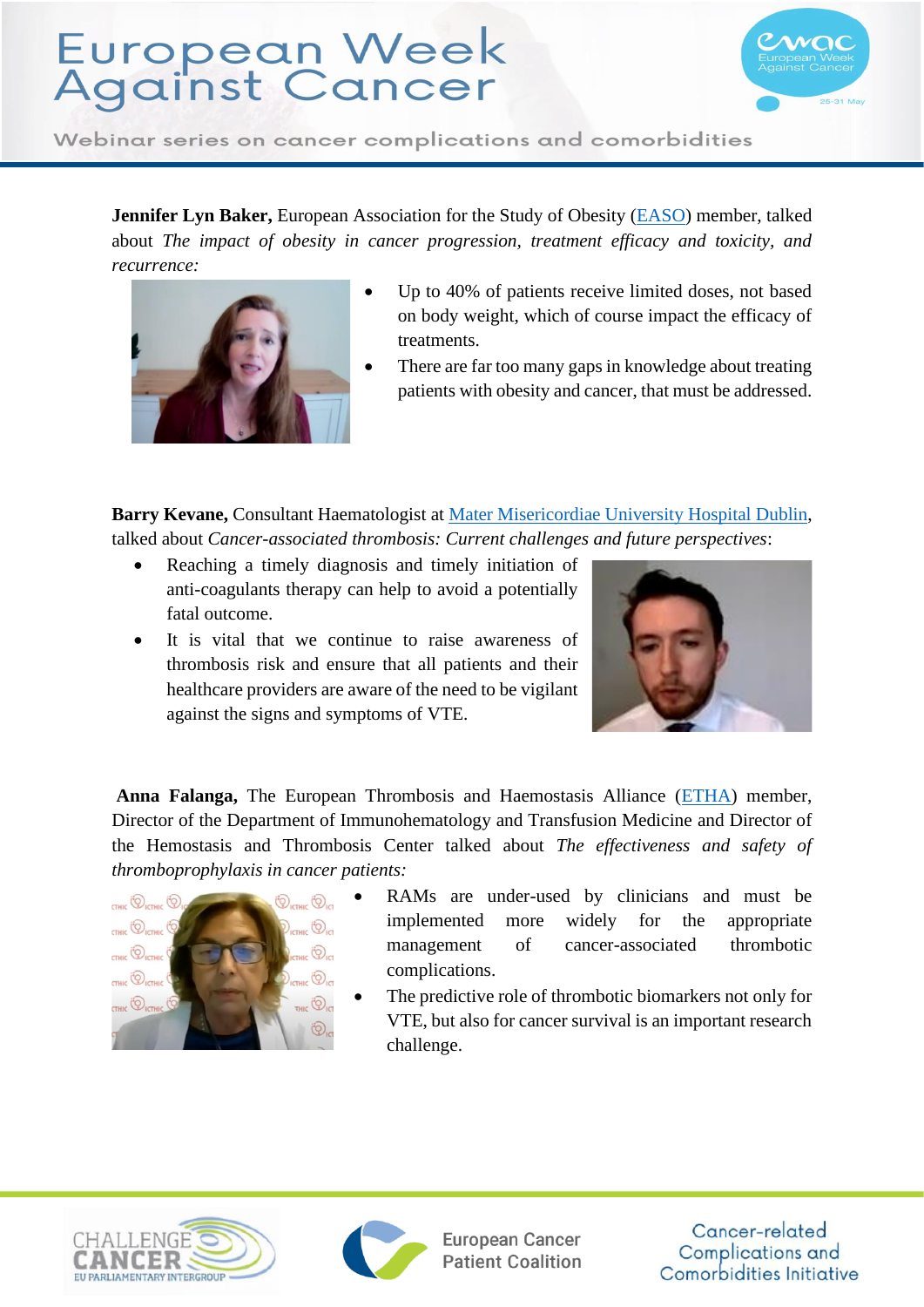

Webinar series on cancer complications and comorbidities

**Joanne Campbell** CAT patient, [Thrombosis Ireland,](https://thrombosis.ie/) shared her perspective as a patient:

- Thrombosis needs recognition as an extremely important comorbidity of cancer. Patients need to be informed of the risks, the signs to watch out for and the importance of getting medical attention fast.
- Medical staff need to be educated better about thrombosis, and there needs to be investment in thrombosis research so patients can be informed, protected, treated, and helped to recover in the most professional, correct and empathetic way possible.





Our audience in this webinar was composed of general public, medical and research society, nongovernmental organisations, as well as patients, patient advocates and policy makers.





European Cancer **Patient Coalition**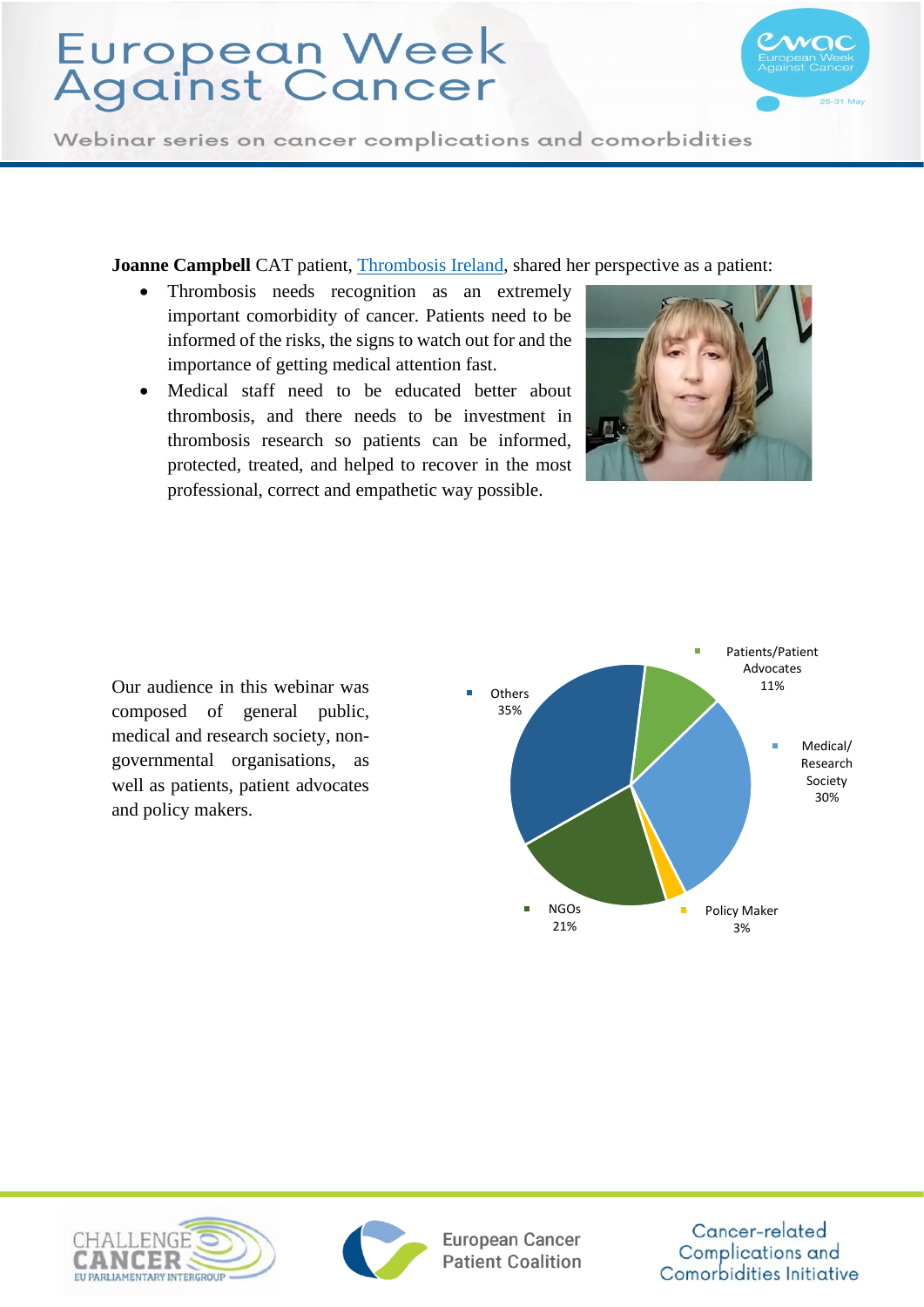

Webinar series on cancer complications and comorbidities

#### **5) 31st May 2021**

On the 31<sup>st</sup> of May took place the fourth webinar titled: "*The crucial steps to combat cancer.*", touching upon subject of Cancer prevention, screening, and early detection.

This webinar was moderated by **Hendrik Van Poppel,** Adjunct Secretary General of the European Association of Urology [\(EAU\)](https://uroweb.org/) and Executive Member of Education Leuven, alongside **Antonella Cardone,**  Director of the European Cancer Patient Coalition **(**ECPC).



Due to unforeseen circumstances, **Cristian Buşoi,** Member of the European Parliament and Challenge Cancer Intergroup Chair, could not attend the webinar.

Wendy Yared, Director of the Association of European Cancer Leagues [\(ECL\)](https://www.europeancancerleagues.org/), talked about *Implementation of Europe's Beating Cancer Plan and seizing the momentum*:



- We see that the momentum is stronger than ever now, due to the collaborative advocacy work from civil society groups as well as parliamentary group. We have different partners coming in, creating a strong momentum and we really need to take advantage of it.
- We recommend updating the Council Recommendation on Cancer screening from 2003, it is more than about time!

**Hendrik Van Poppel,** Adjunct Secretary General of the European Association of Urology

[\(EAU\)](https://uroweb.org/) and Executive Member of Education Leuven, talked about *Cost-effectiveness of cancer early detection for certain cancer types in older ages*:

- It is important to use PSA testing to combat prostate cancer, the second most killing cancer in men.
- However, it is important to use PSA testing properly. Not how we did it in the past, but by risk stratifying early detection.







**European Cancer Patient Coalition**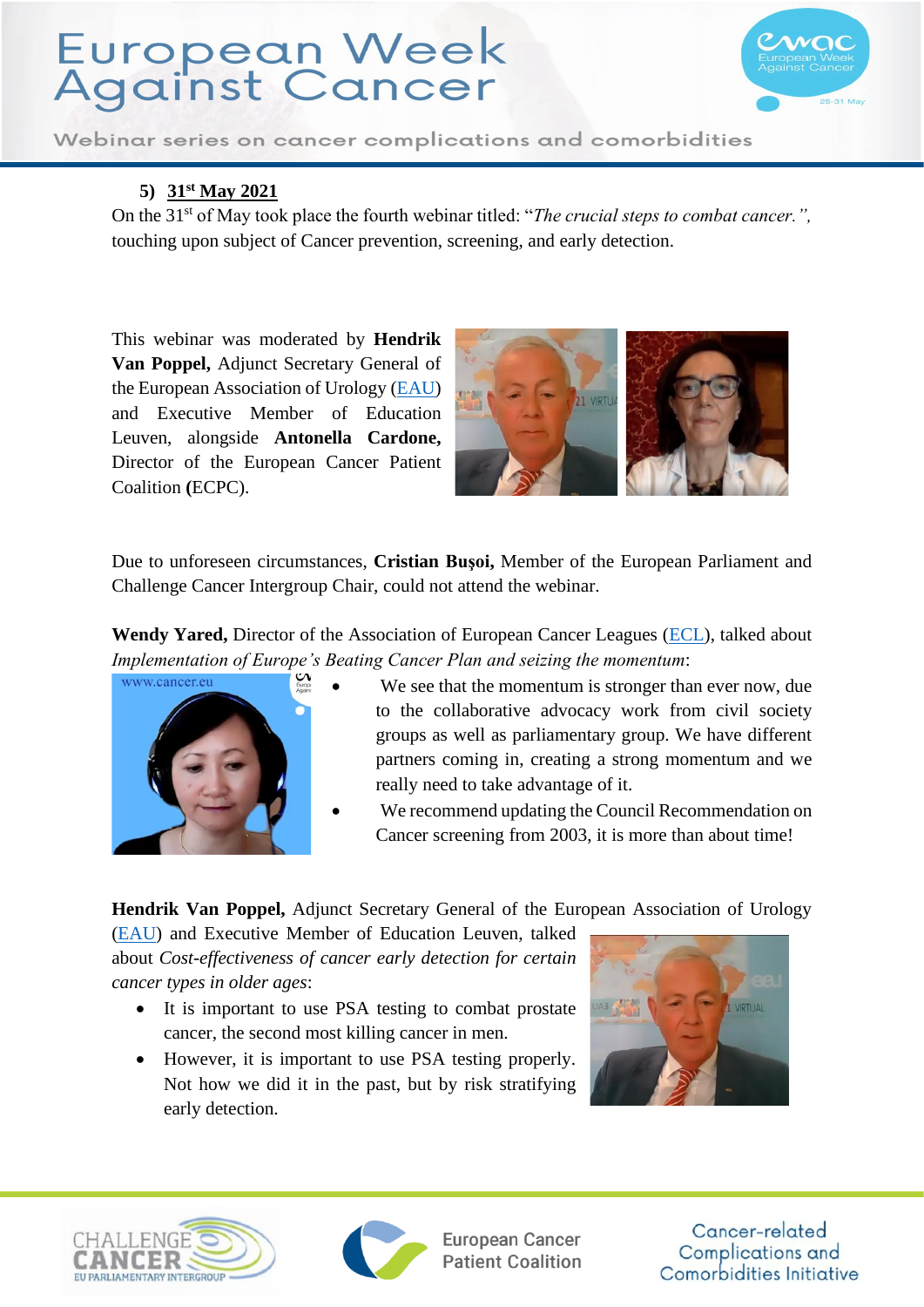

Webinar series on cancer complications and comorbidities

**Cornel Radu Loghin,** Secretary General of the European Network for Smoking and Tobacco Prevention [\(ENSP\)](http://ensp.network/), talked about *Ending tobacco use for beating cancer*:



- There is still place for more research and scientific work on tobacco and cancer topics.
- As NGOs, we can bring our contribution to tobacco control on the global level.

**Nick Sheron**, Policy and Public Health Committee Member of the European Association for the Study of the Liver [\(EASL\)](https://easl.eu/), talked about *The cancer risk associated with alcohol - how many cigarettes are there in a bottle of wine?*:

- Alcohol related cancers and mortality are a serious and significant issue.
- Alcohol is exempt from EU law on labelling of food and drink; therefore, consumers will only be told the truth about alcohol and cancer if EU law is changed. Consumers have the right to know that alcohol causes cancer and it should be said so in every alcohol label.



**Ana Abreu,** European Society of Cardiology [\(ESC\)](https://www.escardio.org/) Chair, European Association for Palliative Care [\(EAPC\)](https://www.eapcnet.eu/) Cardiac Rehabilitation Section and Education and Membership Committee Coordinator of CR Program and Stress Testing Section of Cardiology Department of the Hospital Santa Marta in Lisbon, talked about *Sedentarism and Cancer*:



• Physical activity reduces the risks of cancer mortality and overall mortality. Exercise prevents and treats a lot of problems in different organs.

The American heart association and the European Cardiology Society recommend for patients with cancer to be managed inside programs of cardio-oncology rehabilitation with exercise training programs.





**European Cancer Patient Coalition**